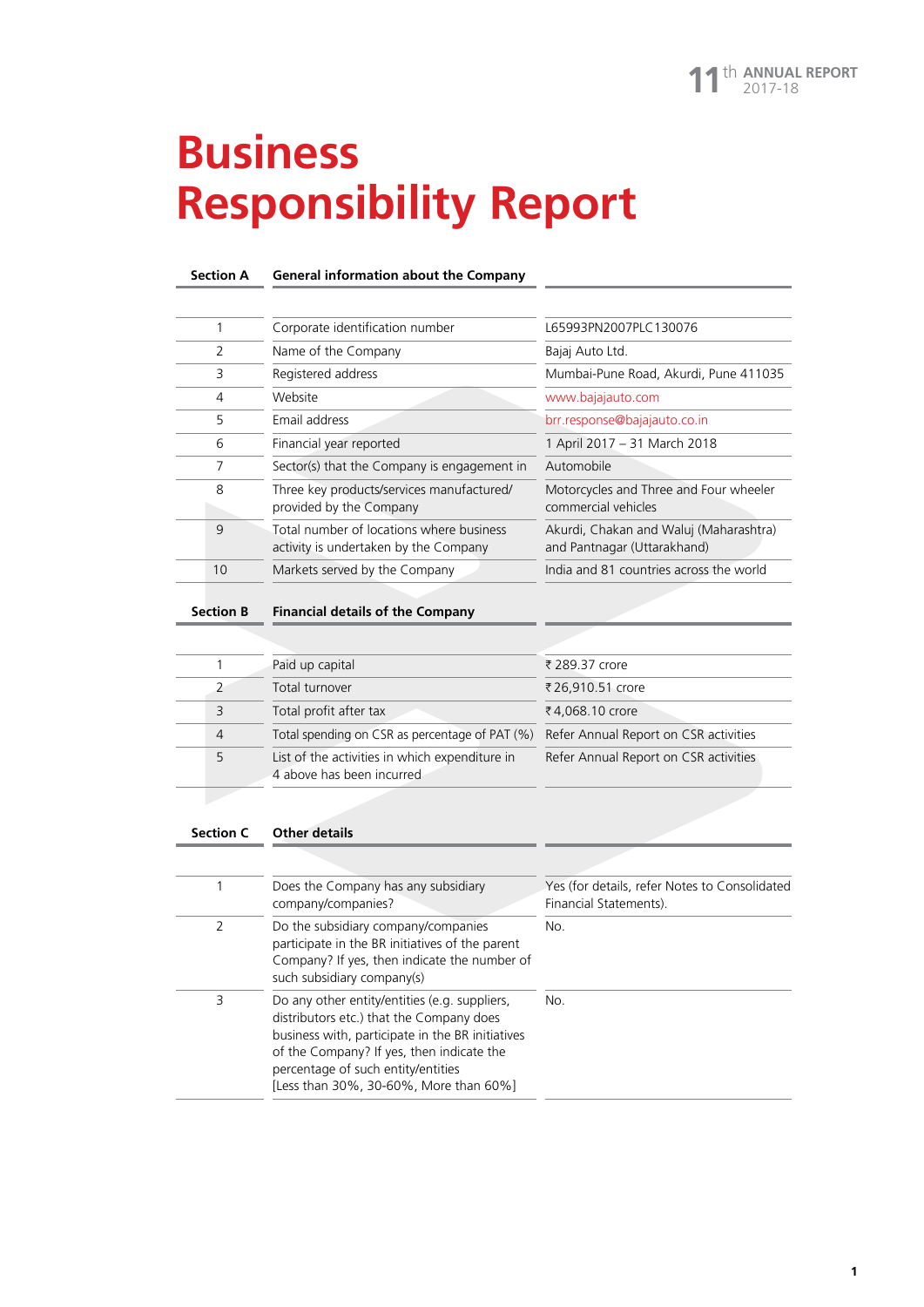#### **Bajaj Auto Limited**

| <b>Section D</b> | <b>BR</b> information                                                          |                           |
|------------------|--------------------------------------------------------------------------------|---------------------------|
|                  |                                                                                |                           |
| 1                | Details of Director responsible for BR                                         |                           |
|                  | (a) Details of the Director responsible for<br>implementation of the BR policy |                           |
|                  | <b>DIN</b>                                                                     | 07464437                  |
|                  | Name                                                                           | Pradeep Shrivastava       |
|                  | Designation                                                                    | <b>Executive Director</b> |
| (b)              | Details of the BR head                                                         |                           |
|                  | DIN (if applicable)                                                            | Not applicable            |
|                  | Name                                                                           | Kevin D'sa                |
|                  | Designation                                                                    | <b>CFO</b>                |
|                  | Telephone number                                                               | $(020)$ 6610 6601         |
|                  | e-mail id                                                                      | kpdsa@bajajauto.co.in     |
| $\overline{2}$   | Principle-wise BR policy/policies                                              | Included in this report   |
| 3                | Governance related to BR                                                       | Included in this report   |
|                  |                                                                                |                           |
| <b>Section E</b> | Principle-wise performance                                                     |                           |
|                  |                                                                                |                           |
| 1                | Principle-wise performance                                                     | Included in this report   |

## Preface

As mandated by Securities and Exchange Board of India (SEBI), India's top 500 listed entities based on market capitalisation on the BSE and NSE are required to submit a 'Business Responsibility Report' (BRR) along with their Annual Report for 2017-18. This Report is required to be in line with 'National Voluntary Guidelines on Social, Environmental and Economic Responsibilities of Business' (NVGs), as released by the Ministry of Corporate Affairs in July 2011.

Bajaj Auto Ltd. ('BAL' or 'the Company') presents its sixth BRR, in line with the NVGs and the BRR requirement of SEBI. The business responsibility performance of the Company is assessed annually by BAL's Board of Directors.

## **Principle 1: Businesses should conduct and govern themselves with Ethics, Transparency and Accountability**

BAL's business philosophy is built on the key foundational values of ethics, transparency and accountability. The Company firmly believes that trust, integrity and credibility are key elements in creating value for its stakeholders. To ensure that these principles are adhered to, BAL adopted a Company-wide 'Code of Conduct' (CoC) in 2009. It describes integrity, cultural and good working norms as well as the process to address any violations. Every BAL employee is required to adhere to the CoC's requirements and the same are introduced to them during induction.

In order to enable employees to raise concerns to the Company's Management, the CoC also contains a 'Grievance Redressal Policy' and a 'Whistle Blower Policy'. No complaints were received with respect to the above two policies in the year 2017-18.

A separate CoC specifically applicable to the Company's Directors and Senior Management is also in place which states that 'Directors and Senior Managers shall observe the highest standards of ethical conduct and integrity and shall work to the best of their ability and judgment'. All Directors and Senior Management personnel have affirmed compliance with the CoC. A declaration to this effect, signed by the Managing Director, is given in the Annual Report.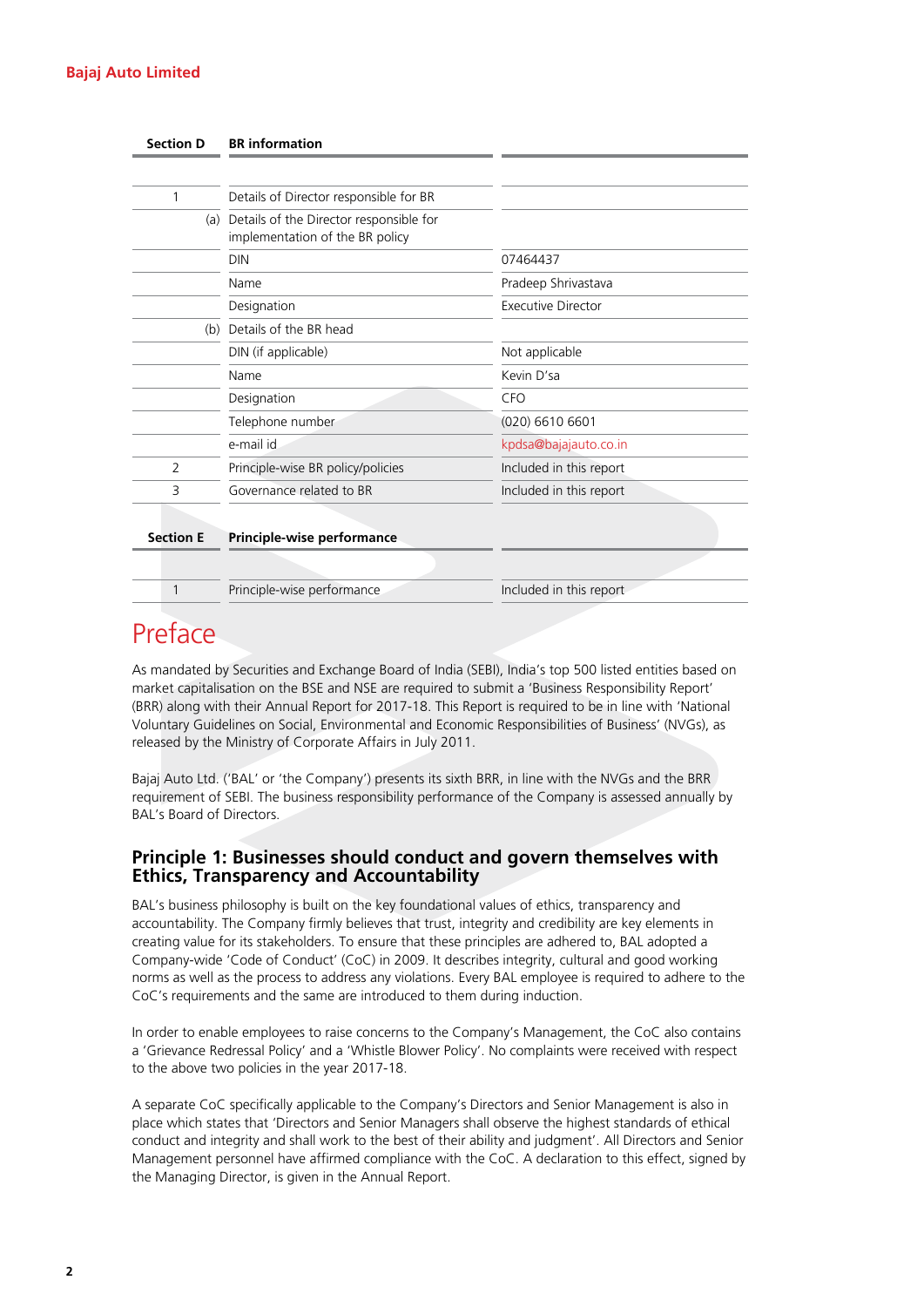

The Company is also signatory to the Model Code of Conduct developed by Confederation of Indian Industry (CII). In addition to this, BAL is an industry partner of the World Economic Forum's initiative, 'Partnership Against Corruption Initiative' (PACI), and has a policy of a zero-tolerance towards bribery.

## **Principle 2: Businesses should provide goods and services that are safe and contribute to sustainability throughout their life cycle**

BAL believes that alignment of business plans and activities with sustainability goals leads to long-term growth for the Company. It is aware of the relation that it shares with the natural environment and invests resources to ensure safety and resource efficiency at all stages of the product life. These include product development, plant operations as well as supply chain management.

## **Product sustainability**

All BAL products are compliant with the environmental standards in the Indian Central Motor Vehicle Rules (CMVR), as applicable from time to time. These include regulations related to the tail-pipe emissions of air pollutants such as Carbon Monoxide (CO), Hydrocarbons (HC), Nitrogen oxides (NOx) gases as well as particulate matter, as applicable. For such compliances, all BAL models are 'Type approval' certified by the Automotive Research Association of India (ARAI).

BAL also ensures compliance with the Conformity of Production (COP) requirements for emissions, under CMVR. All existing BAL models are BS IV compliant and certified by ARAI. Currently, it is also working on BS VI compliant models as well as emission free electric vehicles. BAL also ensures that export models meet the varying regulatory requirements applicable for each country.

In a preliminary study of BAL products, it was observed that their recyclability and recoverability rates were 87% and 94% respectively.

While BAL constantly works towards improving the fuel efficiency of its two and three-wheeler models, it has also introduced a few high fuel efficiency models, which are some of the best in the class. Also, some of BAL's two-wheeler models already have anti-lock braking system or combined braking system, based on their engine power.

## **Sustainable Sourcing**

The 'Green Purchasing Policy' of BAL contains requirements related to water, energy and natural resource conservation that need to be met by the entire supply chain. In line with this Policy, all key vendors are being certified for ISO 14001 and OHSAS 18001 management systems. The following table provides an update on the same:

|                       | ISO 14001/OHSAS 18001<br>certified Cumulative |               |
|-----------------------|-----------------------------------------------|---------------|
| <b>Vendor Cluster</b> | <b>FY2017</b>                                 | <b>FY2018</b> |
| Chakan                | 43                                            | 49            |
| Waluj                 | 61                                            | 65            |
| Pantnagar             | 19                                            | 19            |
| <b>Total</b>          | 123                                           | 133           |

There are vendor clusters located close to each of the BAL plants. These vendors are engaged by BAL through the 'Bajaj Auto Vendor Association' (BAVA), which currently has 163 members. While 133 of these members are ISO 14001/OHSAS 18001 certified, the Company plans to make such certifications a prerequisite for all prospective BAVA members in the future, except assembly vendors, 3PL logistics vendors etc.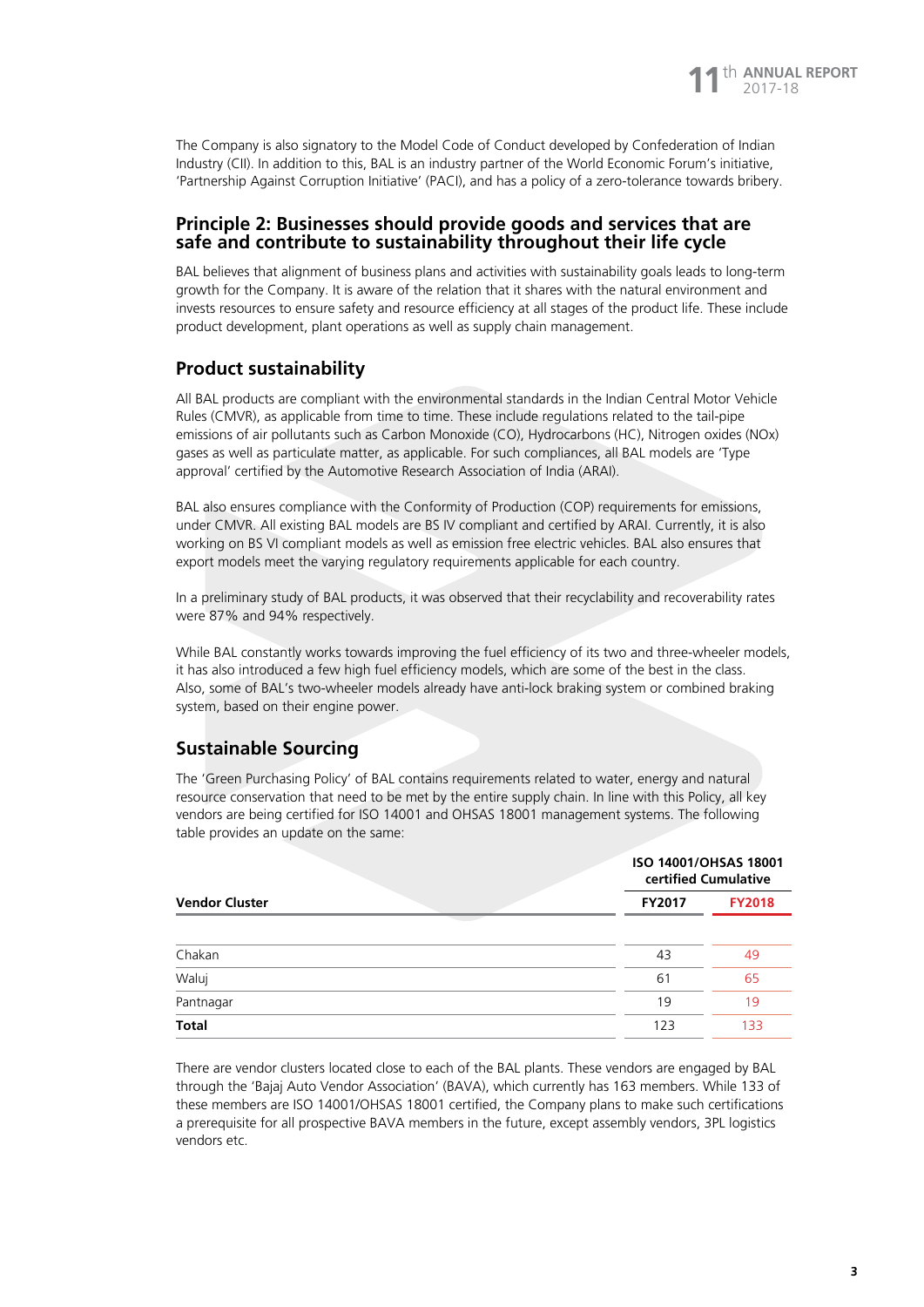Cluster level vendor safety officers' committees have been formed for all the vendor clusters. Cross audits are regularly conducted by these officers at the other vendor locations within the clusters. These, along with frequent BAVA meetings, provide the members with a platform to share their experiences, initiatives and best practices on various topics related to environmental, health and safety (EHS), logistics efficiency and quality improvement, among others.

BAL also has a 'Total Productive Maintenance' (TPM) Policy that enables Tier I and II vendors to improve their operational, human and cost efficiencies. At the end of FY 2017-18, 163 Tier I vendor groups and 267 Tier II vendors were practising TPM. To give a fillip to the adoption of TPM, BAL has also instituted the TPM Awards which recognise best TPM performing vendors.

Continuing the practice of third party legal and environmental audit of vendors, especially the ones involved in surface treatment, a total of 38 audits were conducted in FY 2017-18. These audits were preceded by training to the vendors which helped them understand the process and requirements of the audits. These ensured compliance with regulations and promoted the adoption of good environmental practices among vendors. Also, energy audits were conducted for vendors, which helped them identify best practices in energy efficiency and loss elimination and resulted in energy saving of about 121 lakh units (KWH) in the year 2017-18.

Expanding the coverage of the 'Bill to Ship to' (B2S2) initiative, it has now been extended to all the vendor clusters, thereby improving their efficiency. Another initiative to drive efficiency improvement at the vendor level has been the 'Cluster Kaizen Competition', conducted every quarter. This is followed by a final competition between clusters in the last quarter that recognises improvements in the areas of safety, environment and legal. BAL has also been working with the vendors to encourage the installation of solar panels at major vendor locations. As a pilot project, five vendors installed a rooftop solar system at their factory, thereby generating 1640 KWp power.

## **Waste reduction**

With the aim of reducing the packaging waste being generated, wood crates used for packaging have now been replaced by steel frames. Also, plywood and thermocol have been replaced by corrugated or ecolink boards, thereby reducing the requirement of virgin material.

## **Principle 3: Businesses should promote the well-being of all employees**

BAL provides a positive, safe and inclusive work environment to its employees, which ensures that they achieve their highest potential and take the Company to greater heights.

In the year 2017-18, BAL hired 1,799 employees, including 203 permanent employees, 94 on probation, 1,477 trainees and 25 contractual employees. This led to a total headcount of 9,503 employees. Each of the four plants have Company recognised trade unions, and 47.98% of the employees are members of the same. Currently, BAL has 25 specially-abled permanent employees.

BAL encourages employment of women across the organisation. As on 31st March 2018, there were 355 women employees in BAL, including 155 regular employees, representing a 21% increase over last year and 200 trainees. The Company has a Policy on 'Prevention of Sexual Harassment at Workplace' (POSH) in place to ensure the safety and security of women employees. As part of the International Women's Day celebration, a programme called 'Shakti – Women in Focus' is run every year at BAL. It is a platform to celebrate and engage the women workforce with the larger objective of highlighting the fact that BAL is a woman friendly organisation. This programme effectively communicates the message that women employees in the Company are safe, both emotionally and physically and know that the environment at BAL is conducive to their development and growth. Different stakeholders came together for this programme that includes week-long learning, engagement and recognition activities, simultaneously held across all the four locations. This year, our Board member Dr. Gita Piramal addressed all the women employees during the week.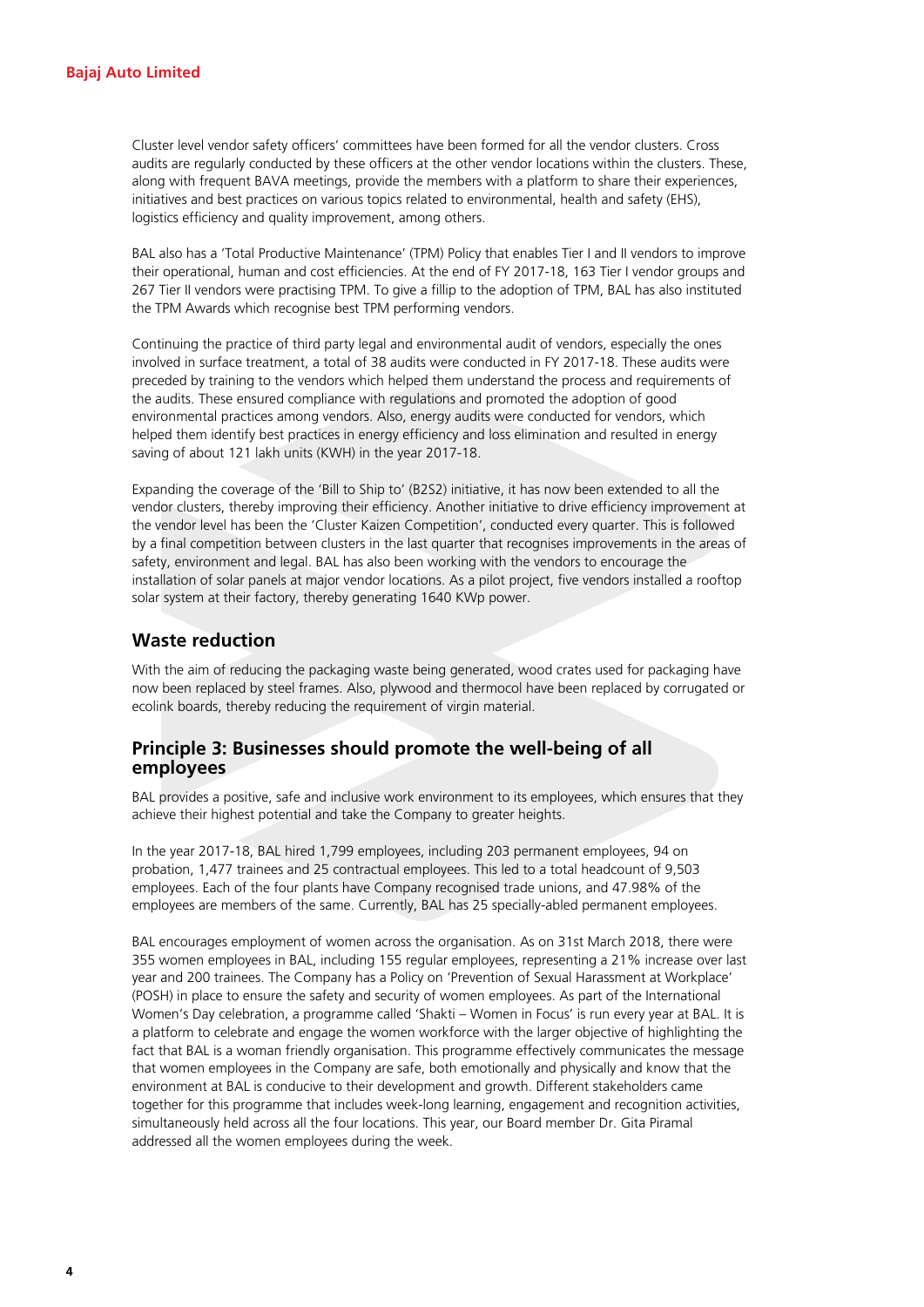Recognising the fact that continuous skill enhancement gives a fillip to the productivity of the workforce, BAL provides all its employees various opportunities for skill upgradation. In the year 2017-18, more than 6,000 employees were trained through 306 training programmes, spanning 10,306 man-days. Over and above this, employees were given training through TPM pillars, which included Safety, Health and Environment related training spanning 2,752 man-days.

BAL's flagship leadership development programme, 'Act to Adapt', designed in collaboration with IIM – Ahmedabad continues to nurture future leaders for the Company. This year the scope has been expanded to cover employees in higher positions, through a leadership programme 'Adapt to Align'. This enables smooth transition of employees into their new roles. BAL is now aligned to the leadership competency framework (Anticipate – Align – Adapt – Act).

In order to ensure that the service providers are compliant with all applicable norms, the Company conducts regular supplier audits. BAL also has in place a 'Charter of Fair and Responsible Workplace Guidelines' for employees of service providers and collaborative employee relations.

While there were no complaints filed or pending relating to child labour, forced labour, involuntary labour or discriminatory employment during the year 2017-18, one complaint related to sexual harassment was filed and closed during the same period as per laid down procedure.

Voluntary Parental cover was launched during FY 2017-18, in addition to the existing medical coverage for the employee and family.

#### **Principle 4: Businesses should respect the interests of, and be responsive towards all stakeholders, especially those who are disadvantaged, vulnerable and marginalised**

As an equal opportunity employer, BAL ensures that there is no discrimination of any type for socially disadvantaged sections in the work place. To formalise its commitment, it launched the 'Code of Conduct for Affirmative Action' in 2006, which ensures that preference is given to people from socially disadvantaged sections of the society, provided merit and other business considerations are equal. During the year 2017-18, BAL recruited 1,799 new employees of which 168 (9.34%) belong to scheduled castes and scheduled tribes.

#### **Principle 5: Businesses should respect and promote human rights**

BAL strives to uphold the human rights of all its internal and external stakeholders and ensures compliance with all applicable laws. In this regard, a legal compliance report is submitted to the Company's Board of Directors on a quarterly basis. There were no complaints on violation of human rights in the year 2017-18.

### **Principle 6: Business should respect, protect and make efforts to restore the environment**

Responsible use of natural resources and adoption of sustainable practices enable BAL to move forward in its endeavour to minimise the environmental impact of its operations. As a responsible company, it is committed to creating and preserving a clean environment and society. BAL continues to remain in full compliance with all applicable regulations and is dedicated to the continual improvement of its safety, occupational health and environmental performance.

The decisions of the Company are guided by BAL's Safety, Health and Environment (SHE) Policy. 'Safety' helps in the creation of a safe working environment, thereby minimising the risk of accidents. 'Health' includes provision of individual health check-ups, worker training on hygiene and health practices, access to safe drinking water, noise reduction etc. 'Environment' is related to the initiatives that reduce air, water and land pollution, as well as management of hazardous waste and resource conservation.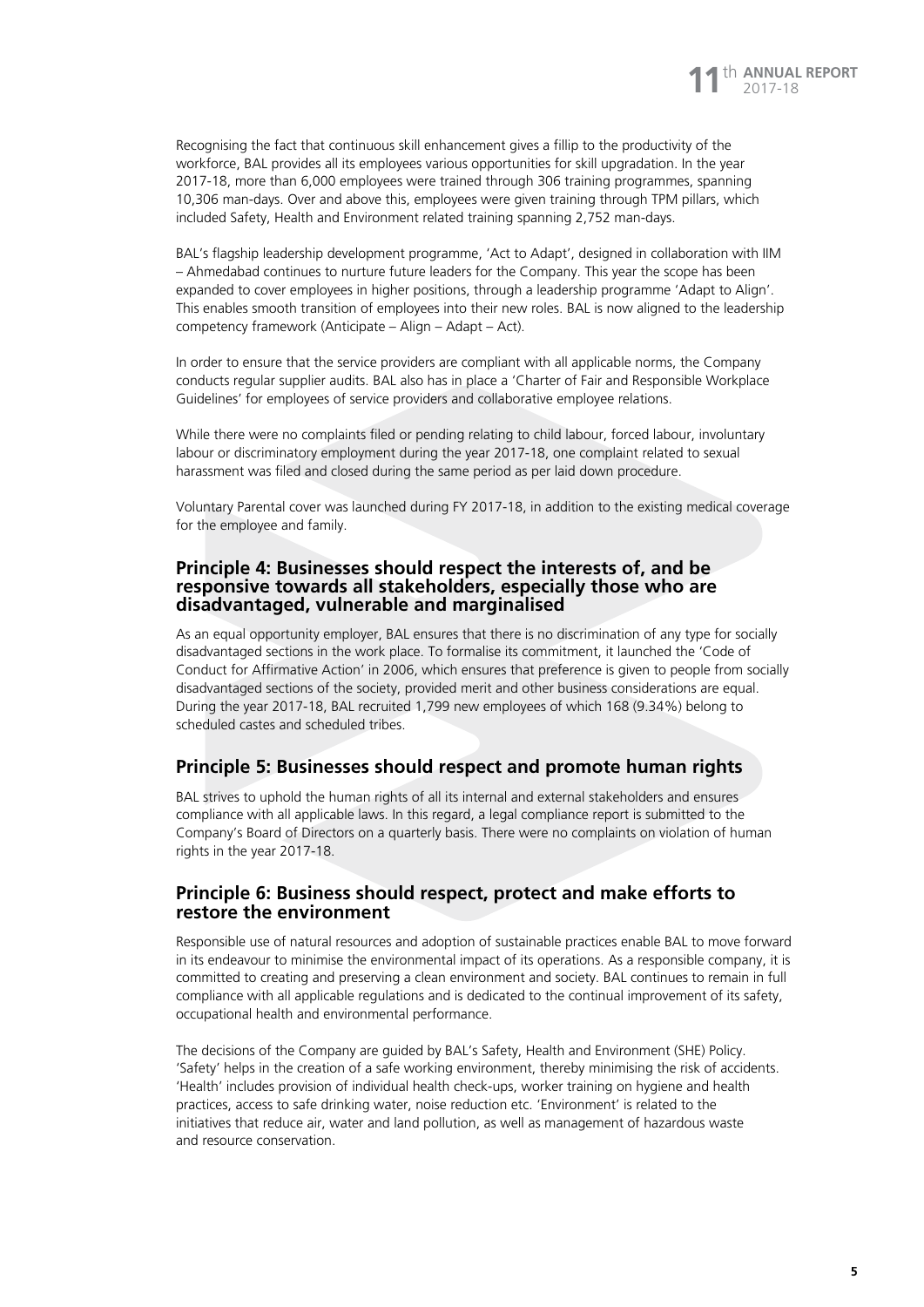Plant-wise highligts of key environmental initiatives are provided below:

| Chakan plant                                                                                                                                     | Waluj plant                                                                                                                                          |  |
|--------------------------------------------------------------------------------------------------------------------------------------------------|------------------------------------------------------------------------------------------------------------------------------------------------------|--|
| Gold Award for safety initiatives and safety skit by                                                                                             | Awarded National Energy Management Award 2017                                                                                                        |  |
| Quality Circle Forum of India, Pune Chapter                                                                                                      | for 'Excellent Energy Efficient Unit' by Confederation<br>of Indian Industry (CII)                                                                   |  |
| Recognition Award for Implementation of Behaviour<br>Based Safety by Forum of Behavioural Safety                                                 | 6.64% reduction in specific power consumption                                                                                                        |  |
| World-Class Safety Practices for Business                                                                                                        | (KWH/ Vehicle)                                                                                                                                       |  |
| Sustainability Award by Society of Power and<br>Energy professionals                                                                             | 2.77% reduction in specific LPG consumption<br>(kg/vehicle)                                                                                          |  |
| 2 MW installed solar capacity with generation of<br>14.5 lakh units in FY 2017-18, leading to reduction of<br>1.200 tons of CO2e                 | Oxo biodegradable plastic has been introduced for<br>packaging as a step towards biodegradable and<br>environment friendly plastic                   |  |
| 2000 saplings planted inside the plant and 5000<br>outside the plant, on MIDC plot at Chimbli phata as                                           | Multiple Effective Evaporator commissioned                                                                                                           |  |
| part of Environment Day Celebrations<br>Kaizens for resource conservation have led to                                                            | Use of eco-friendly housekeeping chemical to<br>reduce chemical pollution load generated from toxic<br>housekeeping chemicals                        |  |
| reduction of 4.24% in power, 24% in fuel and<br>10% in water consumption. Also, 6% reduction<br>in packaging material consumption has led to the | 4.6% reduction in specific carbon emission<br>(kg/ vehicle)                                                                                          |  |
| following consumption reduction in FY 2017-18:<br>Plastic 18.99 Ton, Corrugated Material 43 ton,<br>and Wood 717 ton                             | Rainwater harvesting pond capacity increased from<br>70,000 M3 to 85,000 M3, by installation of gate wall<br>barrier at inlet trench nallah of ponds |  |
| Certified with the latest version of ISO 14001,<br>i.e. ISO 14001-2015                                                                           | Training on Behaviour Base Safety given to<br>4,058 employees                                                                                        |  |
| Celebration of Energy Conservation Week                                                                                                          | Celebration of Energy Conservation Week                                                                                                              |  |
|                                                                                                                                                  |                                                                                                                                                      |  |
| Pantnagar plant                                                                                                                                  | Akurdi plant                                                                                                                                         |  |
|                                                                                                                                                  |                                                                                                                                                      |  |
| Kaizens have reduced power consumption by<br>451,500 units/year, bringing the specific power<br>consumption to 6.3 units/vehicle                 | 45.4% of electricity sourced from<br>renewable sources                                                                                               |  |
| Kaizens have reduced water consumption by 4,162<br>M3/year, bringing the specific water consumption to<br>0.08 M3/vehicle                        | 1.22 MW installed solar capacity with generation of<br>14.92 lakh units in FY 2017-18                                                                |  |
| Kaizens have reduced PNG consumption by<br>10,000 SCM/year, bringing the specific PNG<br>consumption to 0.4 SCM/vehicle                          | Kaizens have reduced power consumption by<br>87,369 units/year                                                                                       |  |
| Recorded zero major and minor accidents.                                                                                                         | 8,949 kg reduction in PNG requirement.                                                                                                               |  |
| Celebration of Road Safety Week and World<br>Environment Day                                                                                     | Use of LED lights in office, shop floor and<br>street lighting                                                                                       |  |
| Certified with the latest version of ISO 14001,<br>i.e. ISO 14001-2015                                                                           | Certified with the latest version of ISO 14001,<br>i.e. ISO 14001-2015                                                                               |  |

#### **Other Initiatives**

100% of canteen waste at Akurdi, Pantnagar and Chakan is composted.

Use of PNG at Chakan, Pantnagar and Akurdi plants.

Both Waluj and Chakan are water positive plants with patented rain water harvesting structures.

Celebration of Electrical Safety Week at Chakan and Akurdi plants.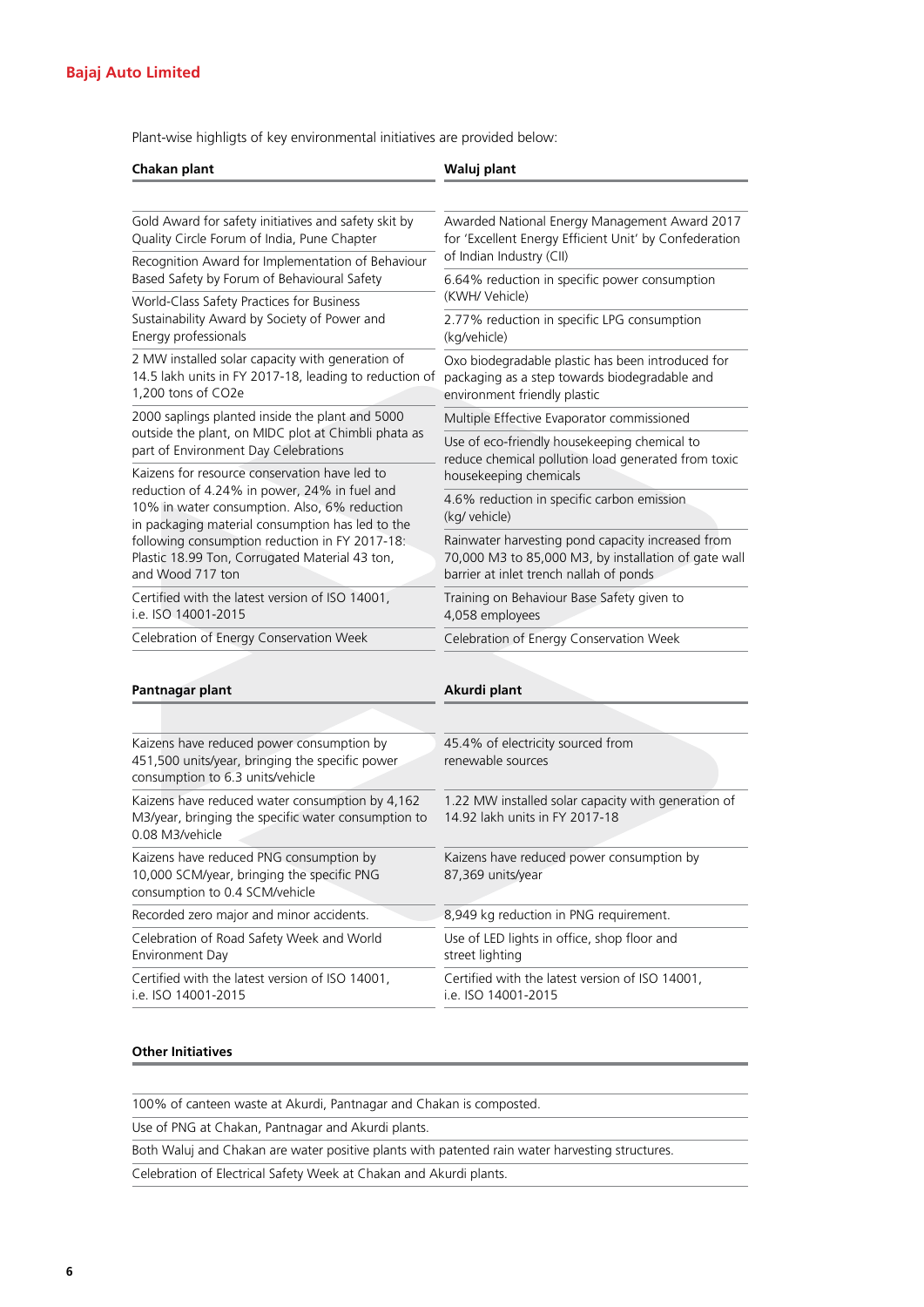#### **All Four Plants**

Zero Effluent Discharge (outside plant).

Certified with the latest version of ISO 9001, i.e. ISO 9001-2015 as well as OHSAS 18001-2007.

Celebration of National Safety Week.

All plants of BAL operate as per the 'Consent-to-Operate' provided by the respective State Pollution Control Board (SPCB) and are within permissible limits with regards to the emissions and waste generated. No show cause notice was received from the Central Pollution Control Board or the respective SPCB.

#### **Principle 7: Businesses, when engaged in influencing public and regulatory policy, should do so in a responsible manner**

BAL is a responsible member of various national as well as international associations and actively engages in policy advocacy. It presents its views on the setting of new industry standards and regulatory developments pertaining to the automotive manufacturing industry. Areas covered include governance and administration, economic reforms and inclusive development policies, among others. Some of the key associations of which BAL is member are:

- **•** Confederation of Indian Industry (CII)
- Society of Indian Automobile Manufacturers
- World Economic Forum
- Federation of Indian Export Organisations
- **Business and Community Foundation**
- The Automotive Research Association of India
- Mahratta Chamber of Commerce, Industries and Agriculture
- NAFEMS Ltd.
- National Safety Council
- The Advertising Standards Council of India
- Indian Merchant Chamber
- **Bombay Chamber of Commerce and Industry**
- **•** Engineering Export Promotion Council of India

#### **Principle 8: Businesses should support inclusive growth and equitable development**

The vision and philosophy of late Shri Jamnalal Bajaj, the founder of Bajaj Group, guide the Corporate Social Responsibility (CSR) activities of the group. He embodied the concept of trusteeship in business and common good, and laid the foundation for ethical, value-based and transparent functioning.

Bajaj Group believes that true and full measure of growth, success and progress lies beyond balance sheets or conventional economic indices. It is best reflected in the difference that business and industry make to the lives of people.

Through its social investments, Bajaj Group addresses the needs of communities residing in the vicinity of its facilities by taking sustainable initiatives in the areas of health, education, environment conservation, infrastructure and community development, and response to natural calamities. For society, however, Bajaj is more than a corporate identity. It is a catalyst for social empowerment and the reason behind the smiles that light up a million faces.

Its goodwill resonates in the two simple words that live in the collective consciousness of Indians-Hamara Bajaj.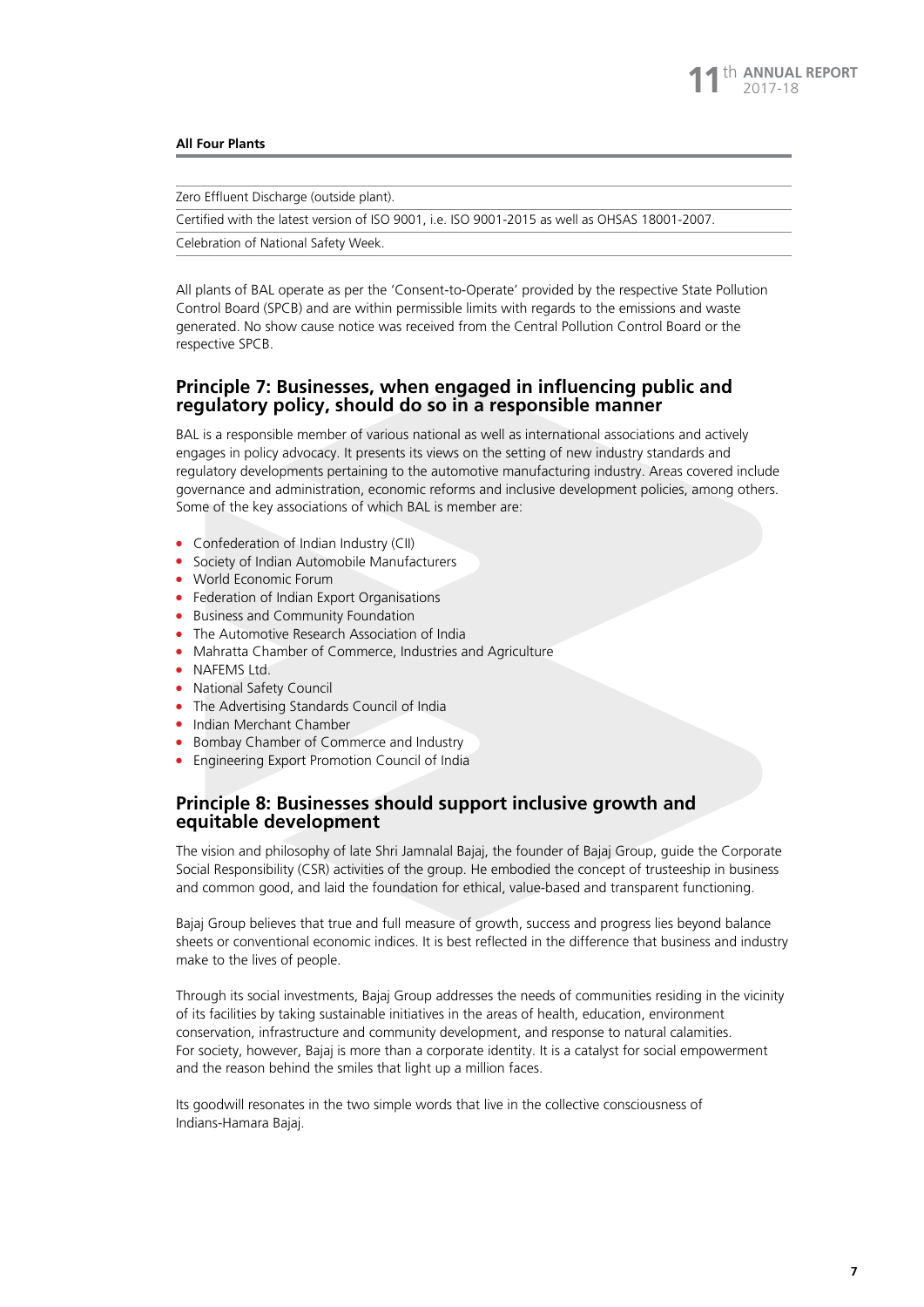## **Guiding principles**

The Bajaj Group believes that social investments should:

- **Benefit generations:** The Company believes in 'investment in resource creation' for use over generations. The Company tries to identify sustainable projects which will benefit the society over long periods.
- **Educate for self-reliance and growth:** To usher in a growth-oriented society and thereby a very strong and prosperous nation, by educating each and every Indian.
- **Promote health:** The Company believes good health is a pre-requisite for both education and productivity.
- **Encourage for self-help:** To guide and do hand holding for self-help, individually and collectively to create excellence for self and for the team.
- **Be focused:** The Company believes that activities should be focused around locations where it has a presence and hence can effectively guide, monitor and implement specific projects.
- **Target those who need it most:** Care for the sections of the society, which are socially at the lowest rung irrespective of their religion or caste or language or colour.
- **Sustain natural resources:** The Company encourages balanced development and ensure least adverse impact on environment – Growth with Mother Nature's–blessings.

#### **Our Activities**

(Please refer to the **Annual Report on CSR activities** for a detailed list of partners and grant amounts)

#### **1. Education:**

- The Bajaj Education Initiative (BEI), a flagship scheme of BAL that is being implemented by Jankidevi Bajaj Gram Vikas Sanstha (JBGVS), focusses on improving quality of education in Government and low cost private schools in Pune - specifically in Pimpri-Chinchwad area. During the reporting period, BEI has conducted 33 programme covering 4,390 students, 1,003 teachers and 888 parents, across 110 schools, thereby covering a total of 6,281 beneficiaries. A total of 40 e-learning kits were provided during the year taking the cumulative number to 1,670.
- As part of BAL's commitment to promote quality education for children, various initiatives have benefitted more than 60,000 students in approximately 400 schools across Maharashtra, Rajasthan and Uttarakhand.
- **•** Bajaj Auto has also undertaken the upgradation of 5 Industrial Training Institutes (ITI) under the Public Private Partnership (PPP) Scheme in the vicinity of its plants. This has helped in significantly increasing the total strength of students at the ITIs

#### **2. Health**

- The Bajaj YCMH ART (Anti Retro-Viral Therapy) Centre at Yashwantrao Chavan Memorial Hospital, Pimpri, Pune, has been in operation since August 2008, as a partnership for 5,000 ART patients between NACO, YCMH and BAL. Over the years, the centre has provided treatment to 15,288 patients with a daily flow of more than 200 patients.
- The Kamalnayan Bajaj Hospital, which is a charitable institute, extends services to below Poverty Line (BPL) and Economically Weaker Section (EWS) of the society. While the treatment for BPL patients is free, for EWS it is subsidised to the extent of 50%. Till date, the benefit of this scheme has been extended to 33,698 patients and  $\bar{\tau}$  4.67 crore (approx.) has been spent on it.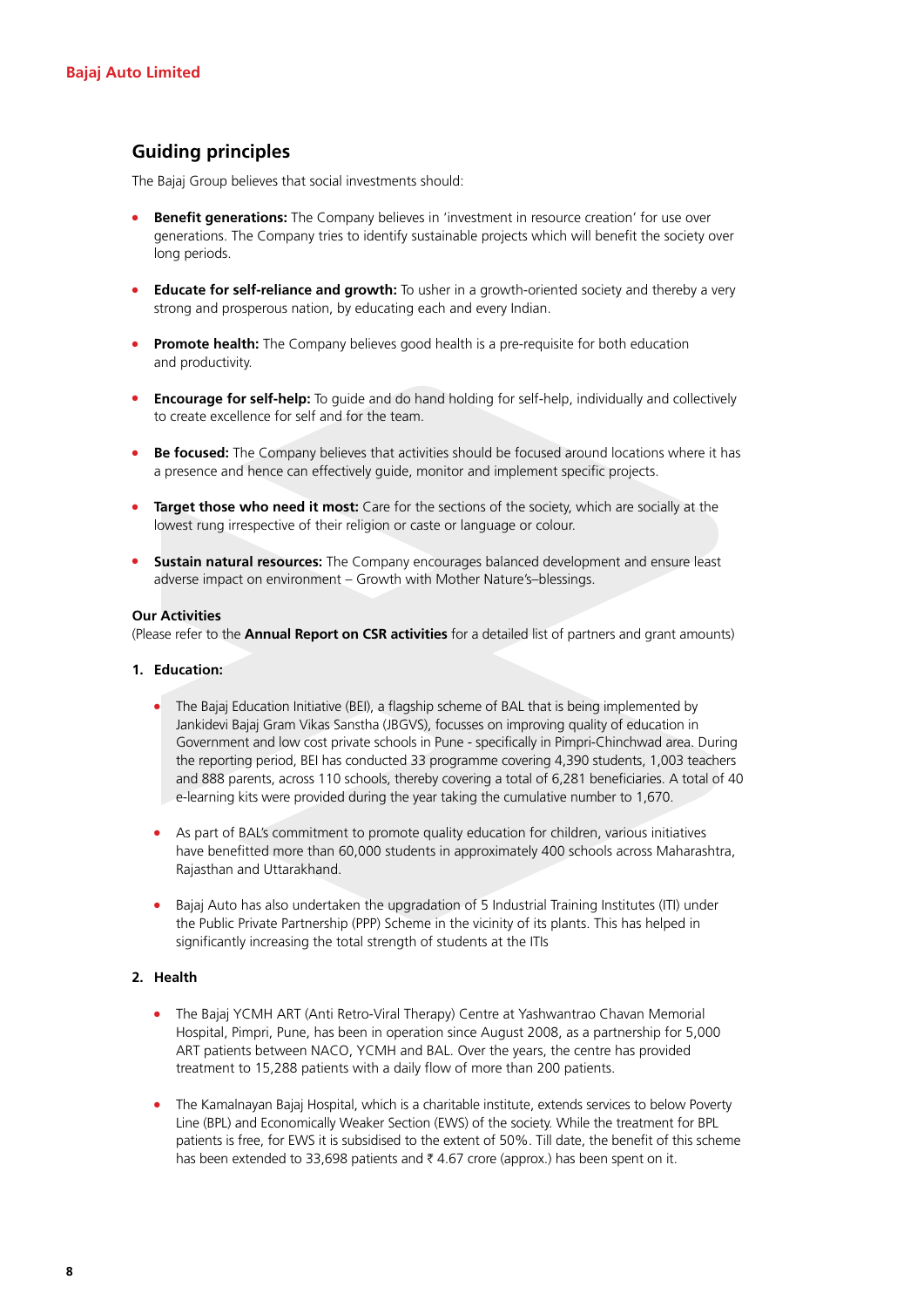#### **3. Environment and Water**

- The Bajaj Water Conservation Project covers around 103,938 Ha area across the states of Maharashtra, Rajasthan and Uttarakhand. These projects aim to conserve about 172,594 TCM water through activities like nullah deepening, construction of check dams and percolation tanks. Phase-1 of this project has covered 51 villages and benefitted 17,435 families.
- <sup>l</sup> The Bajaj Majhi City Swachh City Initiative which is a collaboration between BAL, Centre for Applied Research and People's Engagement and Aurangabad Municipal Corporation, aims to improve and enhance the solid waste management practices in 93 Wards of Aurangabad City.
- <sup>l</sup> As part of the Bajaj Drinking Water Project, modern "Community managed Sustainable Drinking Water Systems" have been installed at 21 villages to provide safe and clean water of high quality, as per WHO, to the underserved people of 21 villages in Latur, Solapur and Osmanabad Districts of Maharashtra.

#### **4. Support to welfare of Armed Force Veterans and ex-servicemen:**

- <sup>l</sup> Bajaj Auto Limited also supports the Paraplegic Rehabilitation Centre (PRC), Kirkee, Pune, a rehabilitation centre meant for the after care and rehabilitation of personnel from India's defence forces. This year, contribution of  $\bar{\tau}$  1.20 crore has been made for upgradation of the facilities at the centre, which include a bus for their commute, specially designed basketball wheelchairs and a computer lab.
- <sup>l</sup> BAL provided a contribution to the Kendriya Sainik Board's Armed Forces Flag Day Fund to support the various welfare schemes run by them.

#### **5. Livelihood:**

- <sup>l</sup> A project for livestock development, covering 27,500 families, has been launched in Uttarakhand where 50 livestock development centres will be established through the project that will make specific efforts to improve cattle breed and increase the productivity.
- A project on improving food and nutrition security of rural communities through promotion of millets and nutrition gardens has been initiated in Uttarakhand. This project also aims to create Women's Farmer Producer Companies and Farmer Federations for exploring marketability of farm produce and farm based products.

#### **6. Arpan:**

Aimed at promotion of social consciousness among Bajaj employees and the society, following are the key activities undertaken in and around Pune as part of this initiative:

- **Environment:** Making seed balls and planting them at Ghoradeshwar hills with the help of Warje Housing Society members and BAL Trekking Group. Seed ball plantation was also undertaken at Ashramshala in Pangri village, along with sapling plantation at Warje hills.
- **Community Development:** Activities undertaken include water conservation, promotion of yoga and Independence Day celebration. Also, a 200 L boiler for the benefit of students during winter was provided to a tribal school near Maval.
- **Education:** Painting and repairing of classrooms and donation of water filters and dispensation units to schools in Kadus village and Maval village. Construction of toilets at a school in Khadakwadi village with the help of the village panchayat and JBGVS.
- **Health and Safety:** A 48 km cycling trip was undertaken around Pune to create awareness about health, safety and environment. Further, Arpan volunteers worked together with JBGVS teams to create awareness about cleanliness and personal hygiene among tribal girls.